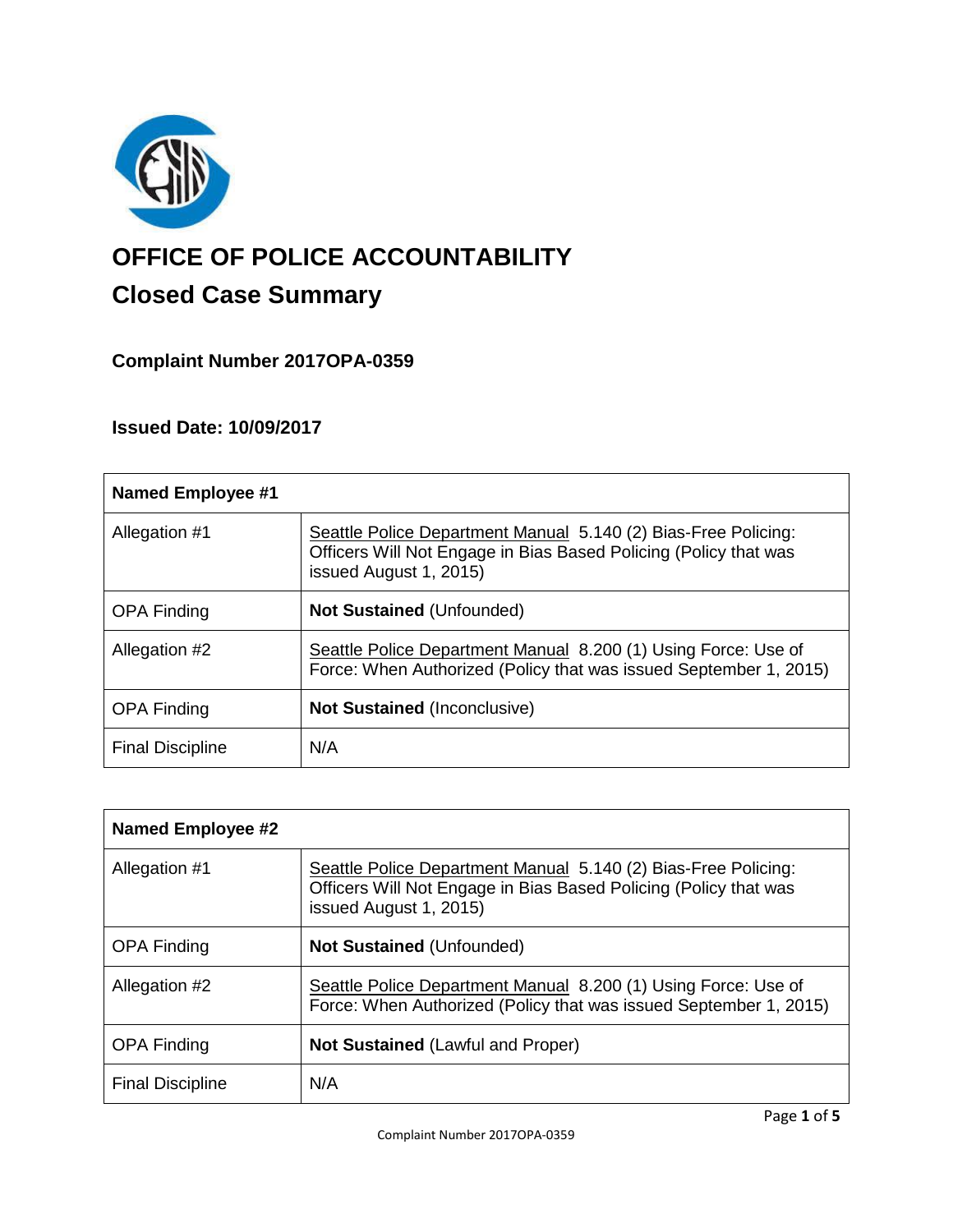# **INCIDENT SYNOPSIS**

The Named Employees contacted the complainant for trespassing. The complainant was determined to have a warrant and subsequently ran from the Named Employees. Force was used to take the complainant into custody.

### **COMPLAINT**

The complainant reported to the responding supervisor that he was contacted and arrested because he was homeless, and alleged that the Named Employees assaulted him.

# **INVESTIGATION**

The OPA investigation included the following actions:

- 1. Review of the complaint memo
- 2. Search for and review of all relevant records and other evidence
- 3. Review of In-Car Video (ICV)
- 4. Interviews of SPD employees

# **ANALYSIS AND CONCLUSION**

SPD policy prohibits biased policing, which it defines as "the different treatment of any person by officers motivated by any characteristic of protected classes under state, federal, and local laws as well other discernible personal characteristics of an individual." (Manual Policy 5.140.) This includes different treatment based on the race of the subject. (See id.)

Named Employee #1 stated that while he knew that the complainant was homeless, he did not take law enforcement for that reason. (NE#1 OPA Interview, at p. 6.) Instead, Named Employee #1 asserted that the complainant was arrested because he was committing a trespass and based on an open Seattle Municipal Court Warrant. (Id.)

During his interview with OPA, the complainant indicated that his arrest was based on bias because he was singled out for arrest while two other individuals who were also trespassing were allowed to leave. (See Complainant OPA Interview, at pp. 2-3.) Named Employee #1 indicated that there was only one other individual in the alley with the complainant (this appears to be supported by Named Employee #1's ICV) and that this other individual was allowed to leave with a warning and without being arrested because he had no prior trespass offenses on his record or open warrants. (NE#1 OPA Interview, at pp. 2-3.) The complainant, on the other hand, had two other past trespass offenses and an open warrant and Named Employee #1 intended to arrest him for those reasons. (Id. at p. 3.) As such, the different treatment was based on past conduct, not housing status. Moreover, any allegation of disparate treatment was undercut by the complainant's own assertion that the individuals allowed to leave were also homeless. (Complainant OPA Interview, at p. 3.)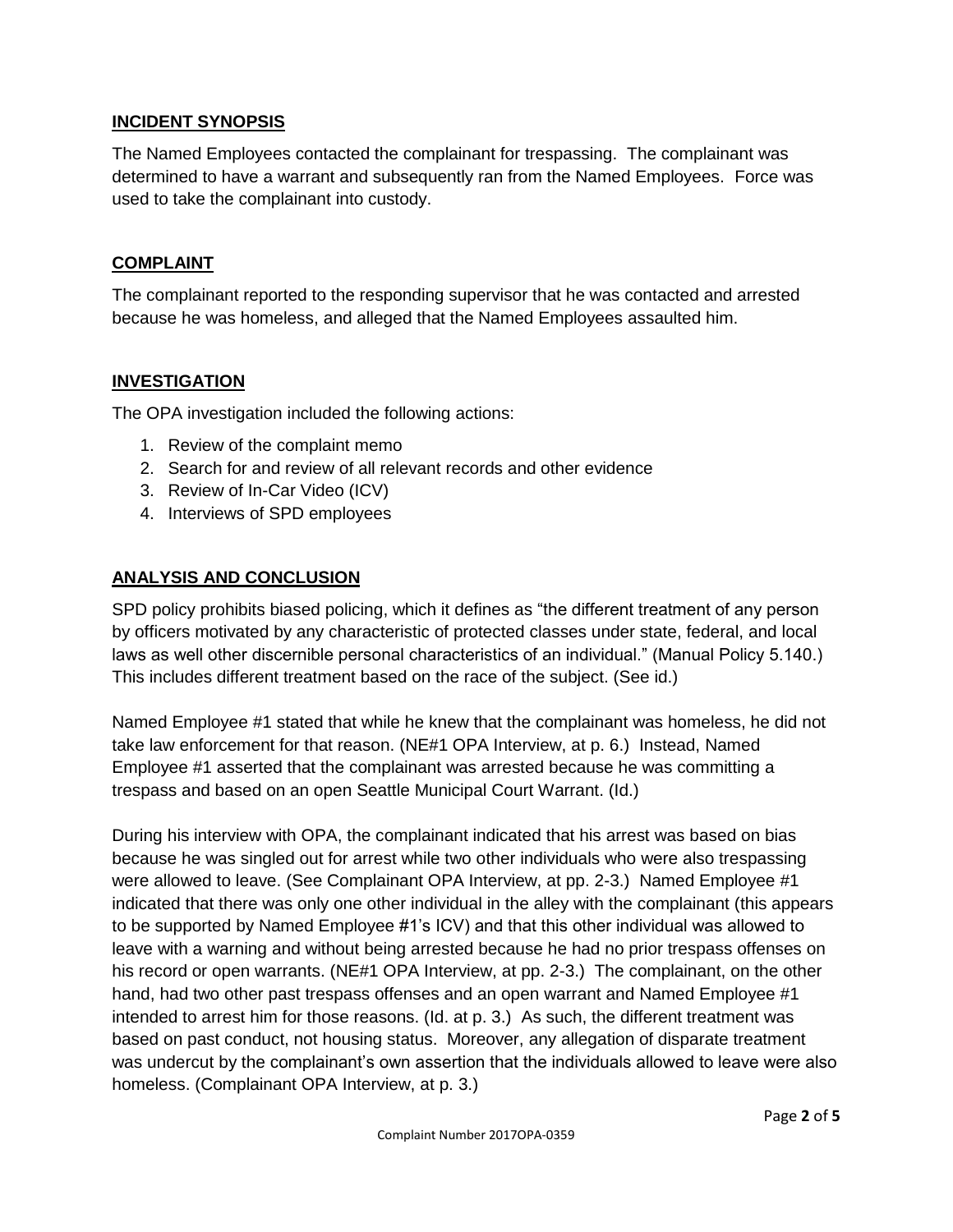The OPA Director found no evidence in the record indicating that Named Employee #1 engaged in biased policing. While the complainant was experiencing homelessness on the date in question, his arrest was not based on his housing status, but instead on the fact that he was trespassing in a clearly marked area and because he had an open warrant for his arrest.

SPD Policy 8.200(1) requires that force used by officers be reasonable, necessary and proportional. Whether force is reasonable depends "on the totality of the circumstances" known to the officers at the time of the force and must be balanced against "the rights of the subject, in light of the circumstances surrounding the event." (8.200(1).) The policy lists a number of factors that should be weighed when evaluating reasonableness. (See id.) Most notable for the facts presented in this case are a consideration of: "the level of threat or resistance presented by the subject"; "whether the subject was posing an immediate threat to officers or a danger to the community"; "the potential of injury to officers, citizens or subjects"; "the risk or apparent attempt of the subject to escape"; and "the conduct of the subject being confronted." (Id.) In addition, force is necessary where "no reasonably effective alternative appears to exist, and only then to the degree which is reasonable to effect a lawful purpose." (Id.) Lastly, the force used must be proportional to the threat posed to the officer. (Id.)

Whether or not the force used by Named Employee #1 was reasonable, necessary, and proportional, depended on whether Named Employee #1 truly and reasonably perceived that the complainant presented an active and immediate threat of harm to him and/or Named Employee #2. This, in turn, rises and falls on whether the complainant did, in fact, ball up his fists and appear, at least in Named Employee #1's perception, that he was about to strike the Named Employees. Named Employee #1 claimed that the complainant balled up his fists at the point when he was bent over and resisting the officers. (See NE#1 OPA Interview, at p. 2; see also NE#2 Type II Use of Force Report.) In reviewing that portion of the ICV, however, the complainant's hands were not visible. (See NE#1 ICV, at 10:06:06 – 10:06:09.) Thus, the OPA Director could not determine whether his hands were actually balled into fists.

If they were, the OPA Director would find the knee strikes to be within policy. While the complainant was arrested for only misdemeanor offenses, he almost immediately ran away from the officers and physically resisted their attempts to take him into custody. He continued to resist them, repeatedly twisting and pulling his body away. Even though he was subjected to three knee strikes, he was still able to again pull away from the Named Employees and run away. After he was tackled to the ground, he still resisted being handcuffed. The Named Employees had the legal authority to take the complainant into custody and the complainant physically prevented them from doing so. His physical resistance and the Named Employees' inability to get him on the ground constituted a threat to the officers, as did, if Named Employee #1's account was accepted, the complainant's apparent readiness to strike the Named Employees. Named Employee #1's knee strikes would have thus been reasonable to effectuate the arrest and to prevent the risk of harm, as well as both necessary and proportional.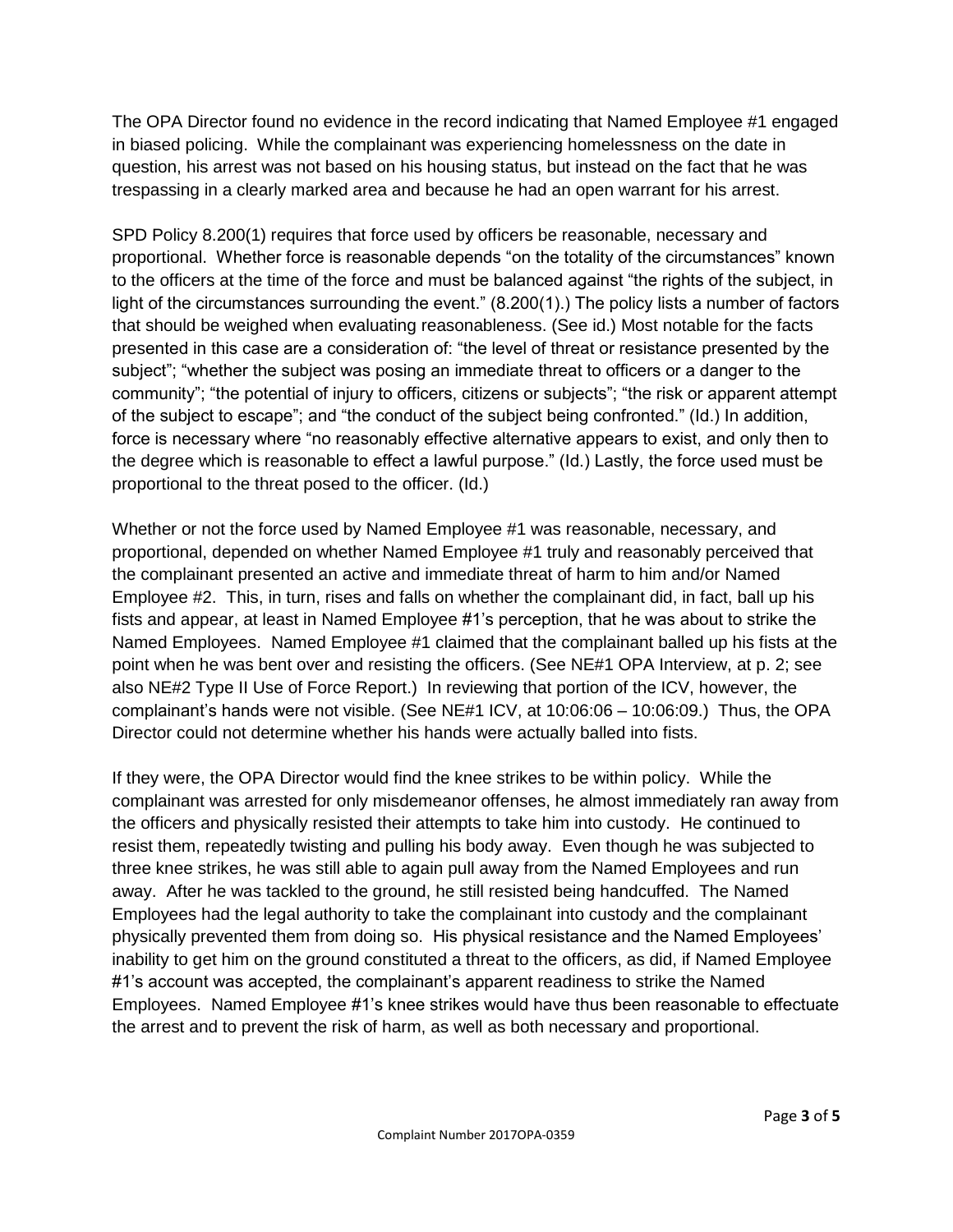If the complainant's hands were not balled into fists, however, the OPA Director would likely find that there was not a sufficient threat of harm presented to warrant the intermediate level of force used.

Ultimately, the lack of video evidence proving or disproving this fact made the OPA Director unable to conclusively determine whether the force was within policy.

Named Employee #2 stated that he did not know of the complainant's housing status prior to his arrest. (NE#2 OPA Interview, at p. 6.) Named Employee #2 further asserted that he did not take any law enforcement actions that were motivated by bias. (Id.)

As with Named Employee #1, the OPA Director found no evidence in the record indicating that Named Employee #2 engaged in biased policing.

Named Employee #2 reported using force to effectuate the complainant's arrest and handcuffing. Specifically, Named Employee #2 stated that when the complainant initially attempted to elude the officers, he grabbed his arm in order to try to control him. (See NE#2 Type I Use of Force Report.) Named Employee #2 stated that he did so repeatedly and attempted to take the complainant to the ground. (See id.) However, he was unable to do so. (See id.) Named Employee #2 further reported that once the complainant was on the ground, he trapped his right arm under his body. (See id.) Named Employee #2 used force to pull the complainant's right arm out in order to facilitate the handcuffing. (See id.) Named Employee #2 did not use any other force on the complainant. (See id.)

Here, the OPA Director found that the force used by Named Employee #2 was reasonable, necessary, and proportional, and thus consistent with policy.

First, with regard to reasonableness, it was undisputed that there was probable cause to arrest the complainant. When the complainant ran away, which was also undisputed, the officers were justified in using force to take him into custody. Moreover, the level of force used by Named Employee #2 – attempts to prevent the complainant from escaping and pulling his arm from under his body – was certainly reasonable given the circumstances.

Second, with regard to whether the force was necessary, the OPA Director found that, at the time the force was used, Named Employee #2 believed that there was no reasonably effective alternative and that the degree of force was reasonable to effect the lawful purpose of preventing the complainant from further fleeing, to place him under arrest, and to handcuff him.

Third, with regard to the proportionality of the force, Named Employee #2 used force commensurate with the complainant's conduct, and only that level of force needed to prevent the complainant from further fleeing, control his person, place him under arrest, and handcuff him.